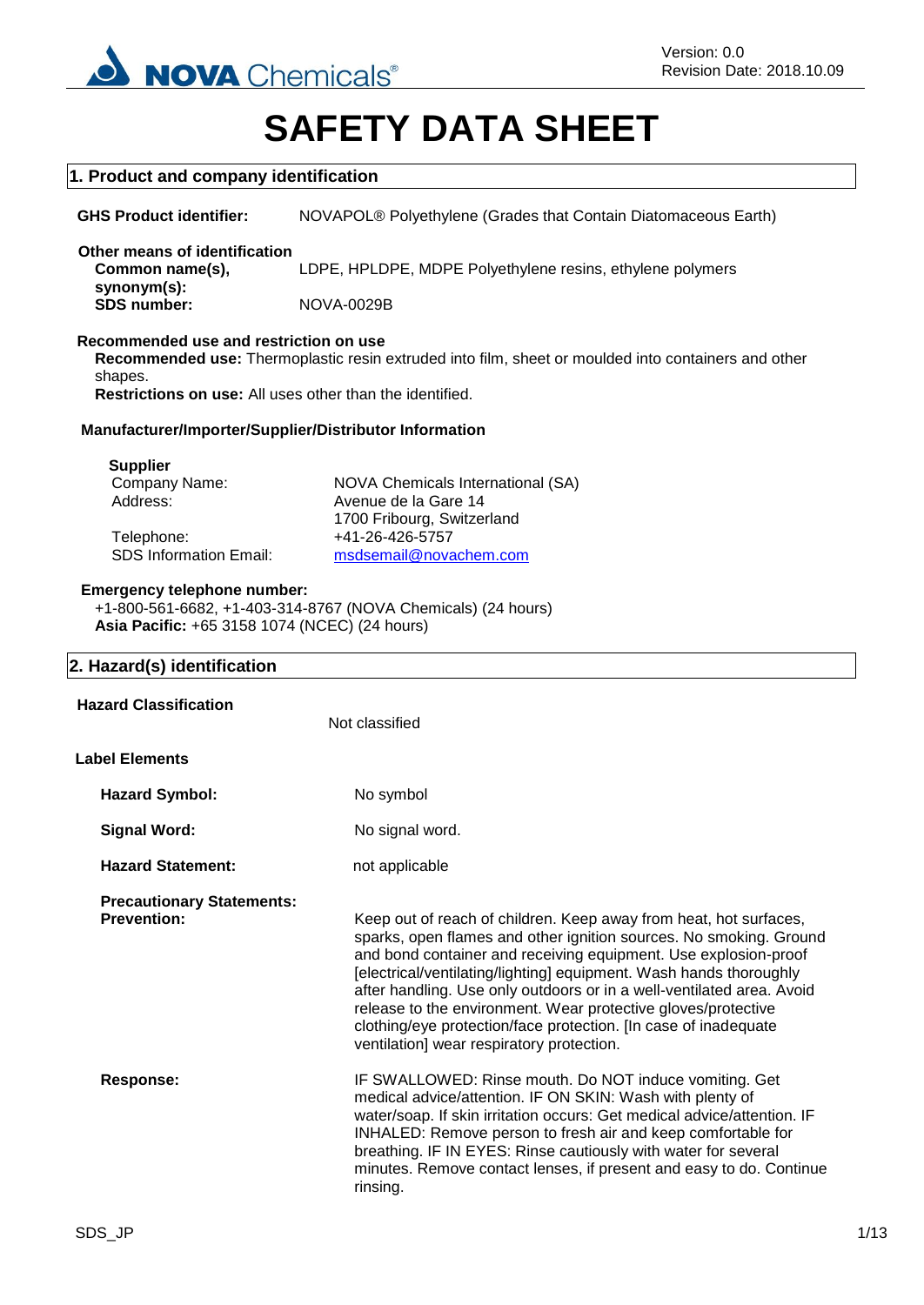

| Ingestion:                 | No adverse effects due to ingestion are expected.                                                                                                                                                                                                        |  |
|----------------------------|----------------------------------------------------------------------------------------------------------------------------------------------------------------------------------------------------------------------------------------------------------|--|
| Inhalation:                | Respiratory irritation.                                                                                                                                                                                                                                  |  |
| <b>Skin Contact:</b>       | Mechanical irritation. Thermal burns. Negligible irritation of the skin based<br>on chemical structure (polymer).                                                                                                                                        |  |
| Eye contact:               | Mechanical irritation. Thermal burns. May cause mild, short-lasting<br>discomfort to eyes.                                                                                                                                                               |  |
| <b>Emergency Overview:</b> |                                                                                                                                                                                                                                                          |  |
| Ingestion:                 | Ingestion of this product is not a likely route of exposure.                                                                                                                                                                                             |  |
| Inhalation:                | During processing, thermal fumes and inhalation of fine particles may<br>cause respiratory irritation. The silica, cristobalite is inextricably bound or<br>coated in the resin, which minimizes the likelihood of exposure.                             |  |
| <b>Skin Contact:</b>       | During processing, contact with powder or fines may cause mechanical<br>irritation. Molten material will produce thermal burns. The silica,<br>cristobalite is inextricably bound or coated in the resin, which minimizes<br>the likelihood of exposure. |  |
| Eye contact:               | During processing, contact with powder or fines may cause mechanical<br>irritation. Molten material will produce thermal burns. The silica,<br>cristobalite is inextricably bound or coated in the resin, which minimizes<br>the likelihood of exposure. |  |
|                            |                                                                                                                                                                                                                                                          |  |

# **3. Composition/information on ingredients**

# **Mixtures**

| <b>Chemical Identity</b>                   | Common name and<br>synonyms | <b>CAS number</b> | Concentration* |
|--------------------------------------------|-----------------------------|-------------------|----------------|
| Silica, cristobalite                       | Crystalline silica          | 14464-46-1        | $0.1 - 0.3\%$  |
| * All concontrations are persont by woight |                             |                   |                |

All concentrations are percent by weight.

**Additional Information:** The silica, cristobalite is inextricably bound or coated in the resin.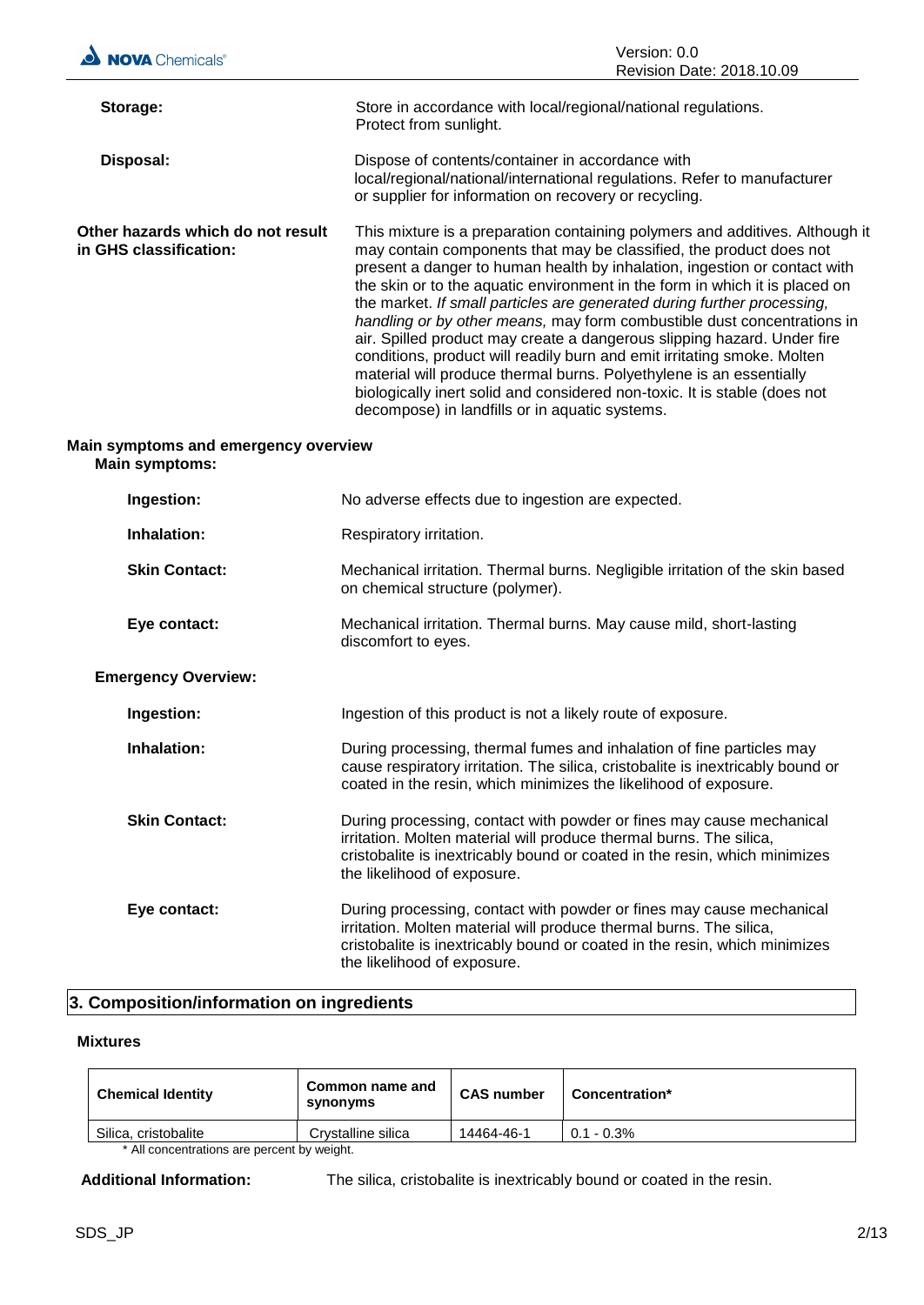Version: 0.0 Revision Date: 2018.10.09

# **4. First-aid measures Ingestion:** IF SWALLOWED: Rinse mouth. Do NOT induce vomiting. Get medical advice/attention. **Inhalation:** IF INHALED: Remove person to fresh air and keep comfortable for breathing. Get medical advice/attention. **Skin Contact:** IF ON SKIN: Wash with plenty of water/soap. If skin irritation occurs: Get medical advice/attention. **Eye contact:** IF IN EYES: Rinse cautiously with water for several minutes. Remove contact lenses, if present and easy to do. Continue rinsing. Get medical advice/attention. **Most important symptoms/effects, acute and delayed Symptoms:** Thermal burns. Respiratory irritation. Mechanical irritation. The silica, cristobalite is inextricably bound or coated in the resin, which minimizes the likelihood of exposure. **Indication of immediate medical attention and special treatment needed Treatment:** After adequate first aid, no further treatment is required unless symptoms reappear. For more detailed medical emergency support information, call +1-800-561-6682 or +1-403-314-8767 (24 hours, NOVA Chemicals Emergency Response). Burns should be treated as thermal burns. Molten resin will come off as healing occurs; therefore, immediate removal from the skin is not necessary. Treatment should be directed at the control of symptoms and the clinical condition of the patient. No adverse effects due to ingestion are expected. The silica, cristobalite is inextricably bound or coated in the resin, which minimizes the likelihood of exposure. **5. Fire-fighting measures General Fire Hazards:** Solid resins support combustion but do not meet combustible definition. Product will burn at high temperatures but is not considered flammable. Under fire conditions, product will readily burn and emit irritating smoke. Powdered material may form explosive dust-air mixtures. **Suitable (and unsuitable) extinguishing media Suitable extinguishing media:** Water fog or water spray. Small fires: Dry chemical, carbon dioxide (CO2) or foam. **Unsuitable extinguishing media:** Avoid water in straight hose stream; will scatter and spread fire. **Specific hazards arising from the chemical:** Upon heating, polyethylene may emit various oligomers, waxes and oxygenated hydrocarbons as well as carbon dioxide, carbon monoxide and small amounts of other organic vapours (e.g. aldehydes, acrolein). Inhalation of these decomposition products may be hazardous. Powdered material may form explosive dust-air mixtures. Risk of dust-air explosion is increased if flammable vapours are also present. Static discharge: material can accumulate static charges which may cause an incendiary electrical discharge.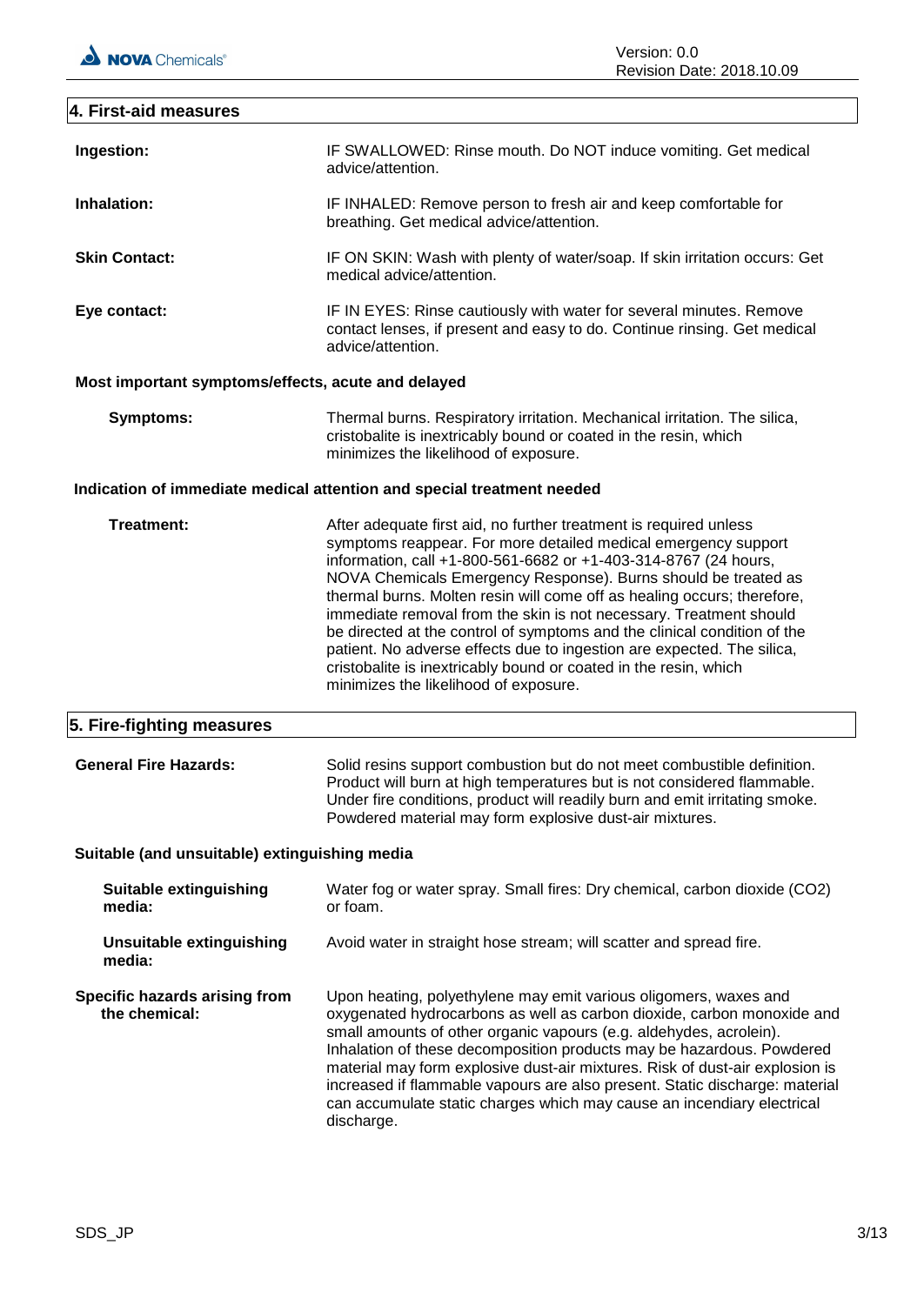# **Special protective equipment and precautions for firefighters**

| <b>Special fire fighting</b><br>procedures:       | Keep upwind. Keep unauthorised personnel away. Move containers from<br>fire area if you can do so without risk. Fight fire from maximum distance or<br>use unmanned holders or monitor nozzles. Apply extinguishing media<br>carefully to avoid creating airborne dust. Water may be used to flood the<br>area. Use water spray to cool fire exposed surfaces and to protect<br>personnel. Avoid inhaling any smoke and combustion materials. Remove<br>and isolate contaminated clothing and shoes. Prevent run-off from fire<br>control or dilution from entering streams, sewers or drinking water supply. |
|---------------------------------------------------|---------------------------------------------------------------------------------------------------------------------------------------------------------------------------------------------------------------------------------------------------------------------------------------------------------------------------------------------------------------------------------------------------------------------------------------------------------------------------------------------------------------------------------------------------------------------------------------------------------------|
| Special protective equipment<br>for firefighters: | Firefighters must use standard protective equipment including flame<br>retardant coat, helmet with face shield, gloves, rubber boots, and in<br>enclosed spaces, SCBA.                                                                                                                                                                                                                                                                                                                                                                                                                                        |

# **6. Accidental release measures**

| <b>Personal precautions,</b><br>protective equipment and<br>emergency procedures: | Isolate area. Alert stand-by emergency and fire fighting personnel. Dust<br>deposits should not be allowed to accumulate on surfaces, as these may<br>form an explosive mixture if they are released into the atmosphere in<br>sufficient concentration.                                                                                                                                                                                                                                                                                                         |
|-----------------------------------------------------------------------------------|------------------------------------------------------------------------------------------------------------------------------------------------------------------------------------------------------------------------------------------------------------------------------------------------------------------------------------------------------------------------------------------------------------------------------------------------------------------------------------------------------------------------------------------------------------------|
| <b>Environmental Precautions:</b>                                                 | Prevent entry into waterways, sewer, basements or confined areas.                                                                                                                                                                                                                                                                                                                                                                                                                                                                                                |
| Methods or materials for<br>containment and cleaning up:                          | Wear appropriate personal protective equipment. Do not touch or walk<br>through spilled material. In case of leakage, eliminate all ignition sources.<br>Stop leak if safe to do so. Prevent entry into waterways, sewer, basements<br>or confined areas. Spilled product may create a dangerous slipping hazard.<br>Use appropriate tools to put the spilled solid in an appropriate disposal or<br>recovery container. Recover and reclaim or recycle, if practical. Avoid<br>dispersal of dust in the air (i.e., clearing dust surfaces with compressed air). |
| <b>Prevention of secondary</b><br>hazards:                                        | See Section 8 for recommended Personal Protective Equipment and see<br>Section 13 for waste disposal considerations.                                                                                                                                                                                                                                                                                                                                                                                                                                             |

# **7. Handling and storage**

# **Handling**

**Technical measures (e.g. Local and general ventilation):** Engineering methods to reduce hazardous exposure are preferred controls. Methods include mechanical ventilation (dilution and local exhaust) process or personal enclosure, remote and automated operation, control of process conditions, leak detection and repair systems, and other process modifications. Ensure all exhaust ventilation systems are discharged to outdoors, away from air intakes and ignition sources. Supply sufficient replacement air to make up for air removed by exhaust systems. Administrative (procedure) controls and use of personal protective equipment may also be required. It is recommended that all dust control equipment such as local exhaust ventilation and material transport systems involved in handling of this product contain explosion relief vents or an explosion suppression system or an oxygen-deficient environment. Use only appropriately classified electrical equipment and powered industrial trucks.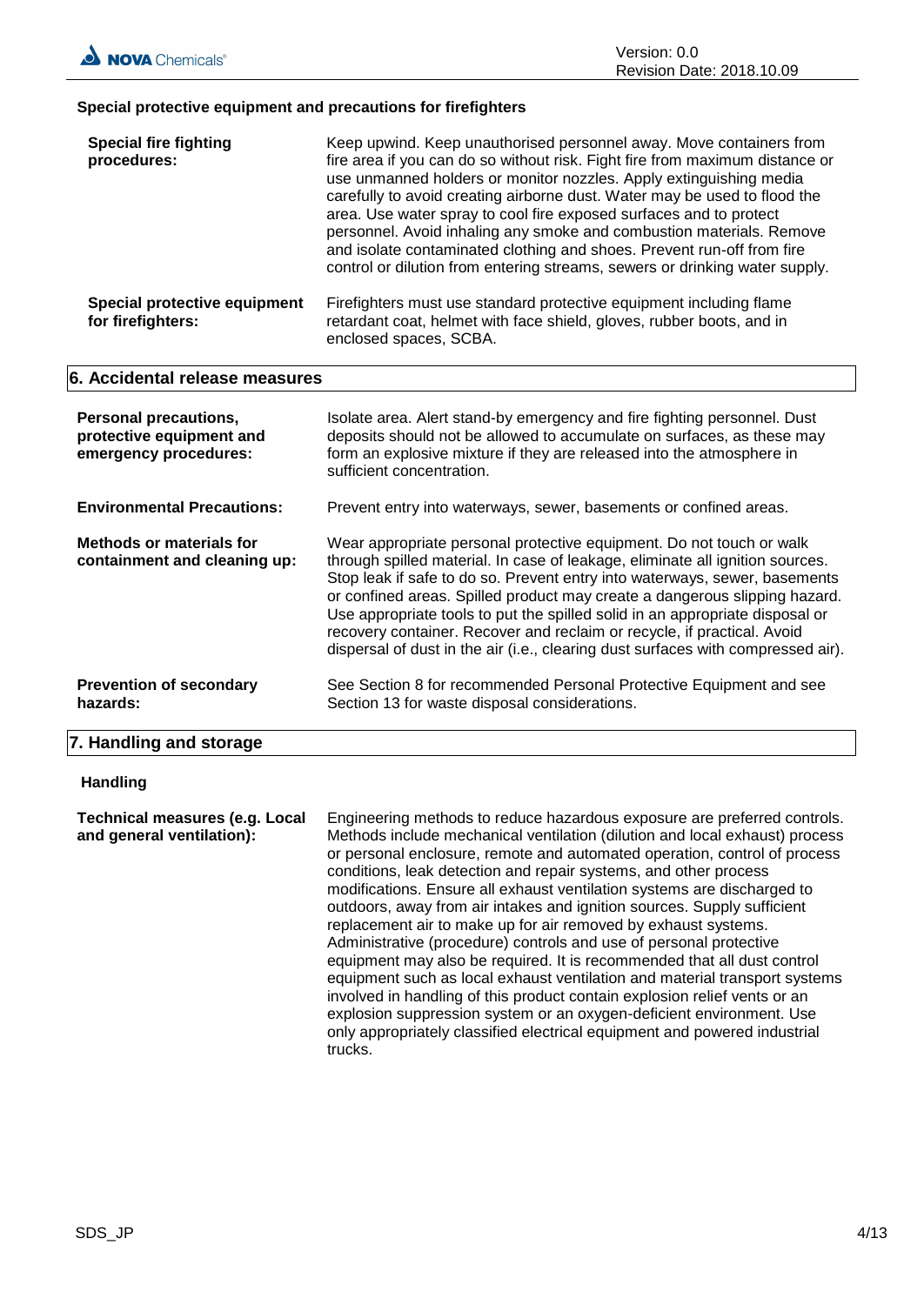| Safe handling advice:                                                   | Keep out of reach of children. Keep away from uncontrolled heat and<br>incompatible materials. Ground all material handling and transfer<br>equipment. Wash hands thoroughly after handling. Prevent dust<br>accumulation to minimise explosion hazard. For additional information on<br>control of static and minimizing potential dust and fire hazards, refer to<br>NFPA-654, "Standard for the Prevention of Fire and Dust Explosions from<br>the Manufacturing, Processing and Handling of Combustible Particulate<br>Solids, 2013 Edition". Use in a well-ventilated area. Avoid release to the<br>environment. Wear eye protection/protective gloves as needed/wear full<br>face-shield during thermal processing if contact with molten material is<br>possible/wear respirator if dusty. Spilled product may create a dangerous<br>slipping hazard. |
|-------------------------------------------------------------------------|--------------------------------------------------------------------------------------------------------------------------------------------------------------------------------------------------------------------------------------------------------------------------------------------------------------------------------------------------------------------------------------------------------------------------------------------------------------------------------------------------------------------------------------------------------------------------------------------------------------------------------------------------------------------------------------------------------------------------------------------------------------------------------------------------------------------------------------------------------------|
| <b>Contact avoidance measures:</b>                                      | Personal protective equipment (PPE) should not be considered a long-term<br>solution to exposure control. Employer programs to properly select, fit,<br>maintain and train employees to use equipment must accompany PPE.<br>Consult a competent industrial hygiene resource, the PPE manufacturer's<br>recommendation, and/or applicable regulations to determine hazard potential<br>and ensure adequate protection.                                                                                                                                                                                                                                                                                                                                                                                                                                       |
| <b>Hygiene measures:</b>                                                | Use effective control measures and PPE to maintain worker exposure to<br>concentrations that are below these limits. Ensure that eyewash stations and<br>safety showers are in close proximity to work locations.                                                                                                                                                                                                                                                                                                                                                                                                                                                                                                                                                                                                                                            |
| <b>Storage</b>                                                          |                                                                                                                                                                                                                                                                                                                                                                                                                                                                                                                                                                                                                                                                                                                                                                                                                                                              |
| Safe storage conditions:                                                | Store in accordance with all current regulations and standards. Storage<br>area should be clearly identified, well-illuminated and clear of obstruction.<br>Store in closed, grounded and properly designed vessels. Keep away from<br>uncontrolled heat and incompatible materials. Protect from sunlight.<br>Outdoor storage of product in bags requires protection from ultra-violet<br>sunlight by use of a UV stabilized bag or alternate means. Avoid<br>accumulation of dust by frequent cleaning and suitable construction of<br>storage and handling areas. Keep shovels and vacuum systems readily<br>available for cleanup of loose material. DO NOT enter filled bulk containers<br>and attempt to walk over product, due to risk of slipping and possible<br>suffocation. Use a fall arrest system when working near open bulk<br>containers.   |
| <b>Conditions for safe storage,</b><br>including any incompatibilities: | See "Safe storage conditions". See Section 10 for information on<br>Incompatible Materials.                                                                                                                                                                                                                                                                                                                                                                                                                                                                                                                                                                                                                                                                                                                                                                  |

# **8. Exposure controls/personal protection**

# **Control Parameters**

**Occupational Exposure Limits:**

During dusty conditions ACGIH recommends for Particles (insoluble or poorly soluble) not otherwise specified a TWA of 10 mg/m3 (inhalable particles), 3 mg/m3 TWA (respirable particles). The silica, cristobalite is inextricably bound or coated in the resin, which

minimizes the likelihood of exposure.

| <b>Chemical name</b>                       | Type           | <b>Exposure Limit Values</b> | <b>Regulation Sources</b>                                                                                                     |
|--------------------------------------------|----------------|------------------------------|-------------------------------------------------------------------------------------------------------------------------------|
| Silica, cristobalite - Respirable<br>dust. | <b>CEILING</b> | $0.03 \text{ mg/m}$          | Japan. OELs - JSOH. (Japan Society of<br>Occupational Health: Advisory Opinion on<br>Permissible [Exposure] Limits) (05 2012) |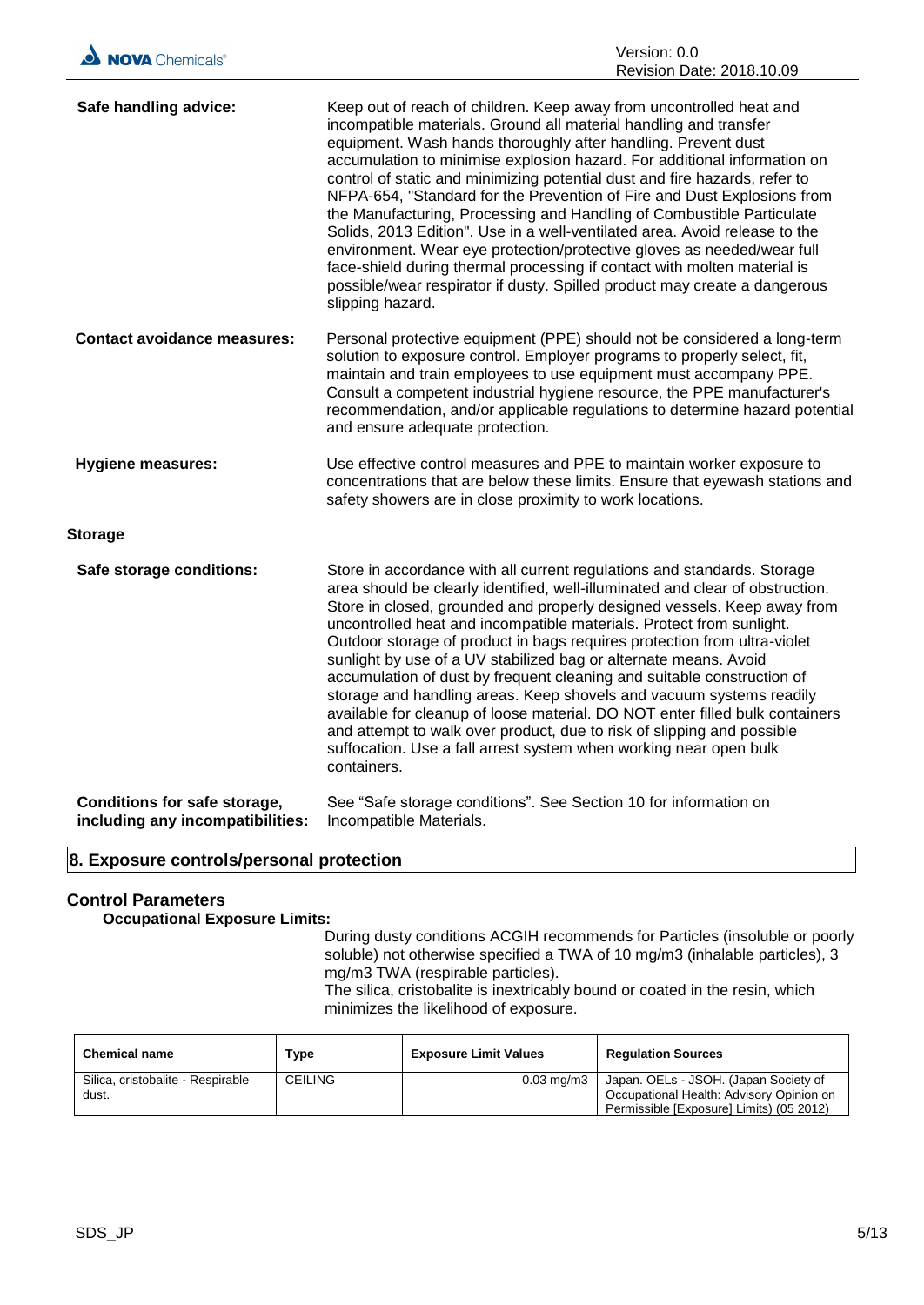| NOVA Chemicals®                                   | Version: 0.0<br>Revision Date: 2018.10.09                                                                                                                                                                                                                                                                                                                                                                                                                                                                                                                                                                                                                                                                                                                                                                                                                                                                                                                                                                    |
|---------------------------------------------------|--------------------------------------------------------------------------------------------------------------------------------------------------------------------------------------------------------------------------------------------------------------------------------------------------------------------------------------------------------------------------------------------------------------------------------------------------------------------------------------------------------------------------------------------------------------------------------------------------------------------------------------------------------------------------------------------------------------------------------------------------------------------------------------------------------------------------------------------------------------------------------------------------------------------------------------------------------------------------------------------------------------|
| <b>Appropriate Engineering</b><br><b>Controls</b> | Engineering methods to reduce hazardous exposure are preferred controls.<br>Methods include mechanical ventilation (dilution and local exhaust) process<br>or personal enclosure, remote and automated operation, control of process<br>conditions, leak detection and repair systems, and other process<br>modifications. Ensure all exhaust ventilation systems are discharged to<br>outdoors, away from air intakes and ignition sources. Supply sufficient<br>replacement air to make up for air removed by exhaust systems.<br>Administrative (procedure) controls and use of personal protective<br>equipment may also be required. It is recommended that all dust control<br>equipment such as local exhaust ventilation and material transport systems<br>involved in handling of this product contain explosion relief vents or an<br>explosion suppression system or an oxygen-deficient environment. Use<br>only appropriately classified electrical equipment and powered industrial<br>trucks. |
|                                                   | Individual protection measures, such as personal protective equipment                                                                                                                                                                                                                                                                                                                                                                                                                                                                                                                                                                                                                                                                                                                                                                                                                                                                                                                                        |
| <b>General information:</b>                       | Personal protective equipment (PPE) should not be considered a long-term<br>solution to exposure control. Employer programs to properly select, fit,<br>maintain and train employees to use equipment must accompany PPE.<br>Consult a competent industrial hygiene resource, the PPE manufacturer's<br>recommendation, and/or applicable regulations to determine hazard<br>potential and ensure adequate protection.                                                                                                                                                                                                                                                                                                                                                                                                                                                                                                                                                                                       |
| <b>Eye/face protection:</b>                       | Safety glasses. Wear a face shield when working with molten material.                                                                                                                                                                                                                                                                                                                                                                                                                                                                                                                                                                                                                                                                                                                                                                                                                                                                                                                                        |
| <b>Skin Protection</b><br><b>Hand Protection:</b> | Wear gloves to protect against thermal burns.                                                                                                                                                                                                                                                                                                                                                                                                                                                                                                                                                                                                                                                                                                                                                                                                                                                                                                                                                                |
| ∩thar∙                                            | Wear appropriate clothing to prevent any possibility of skin contact Wear                                                                                                                                                                                                                                                                                                                                                                                                                                                                                                                                                                                                                                                                                                                                                                                                                                                                                                                                    |

- **Other:** Wear appropriate clothing to prevent any possibility of skin contact. Wear work clothes with long sleeves and pants. Safety footwear with good traction is recommended to help prevent slipping. Static Dissipative (SD) rated footwear is also recommended. **Respiratory Protection:** Appropriate approved air-purifying respirator or self-contained breathing apparatus should be used. Air supplied breathing apparatus must be used when oxygen concentrations are low or if airborne concentrations exceed the limits of the air-purifying respirators.
- **Hygiene measures:** Use effective control measures and PPE to maintain worker exposure to concentrations that are below these limits. Ensure that eyewash stations and safety showers are in close proximity to work locations.

# **9. Physical and chemical properties**

| Appearance                               |                                                                                             |
|------------------------------------------|---------------------------------------------------------------------------------------------|
| <b>Physical state:</b>                   | solid                                                                                       |
| Form:                                    | Pellets or Granular powder                                                                  |
| Colour:                                  | white / colourless / translucent                                                            |
| Odour:                                   | Minimal, Mild                                                                               |
| <b>Odour threshold:</b>                  | No data available.                                                                          |
| pH:                                      | not applicable                                                                              |
| <b>Melting point/freezing point:</b>     | 105 - 125 °C (221 - 257 °F) (Melting Point)<br>80 - 105 °C (176 - 221 °F) (Softening point) |
| Initial boiling point and boiling range: | not applicable                                                                              |
| <b>Flash Point:</b>                      | not applicable                                                                              |
| <b>Evapouration rate:</b>                | not applicable                                                                              |
| Flammability (solid, gas):               | May form combustible dust concentrations in air.                                            |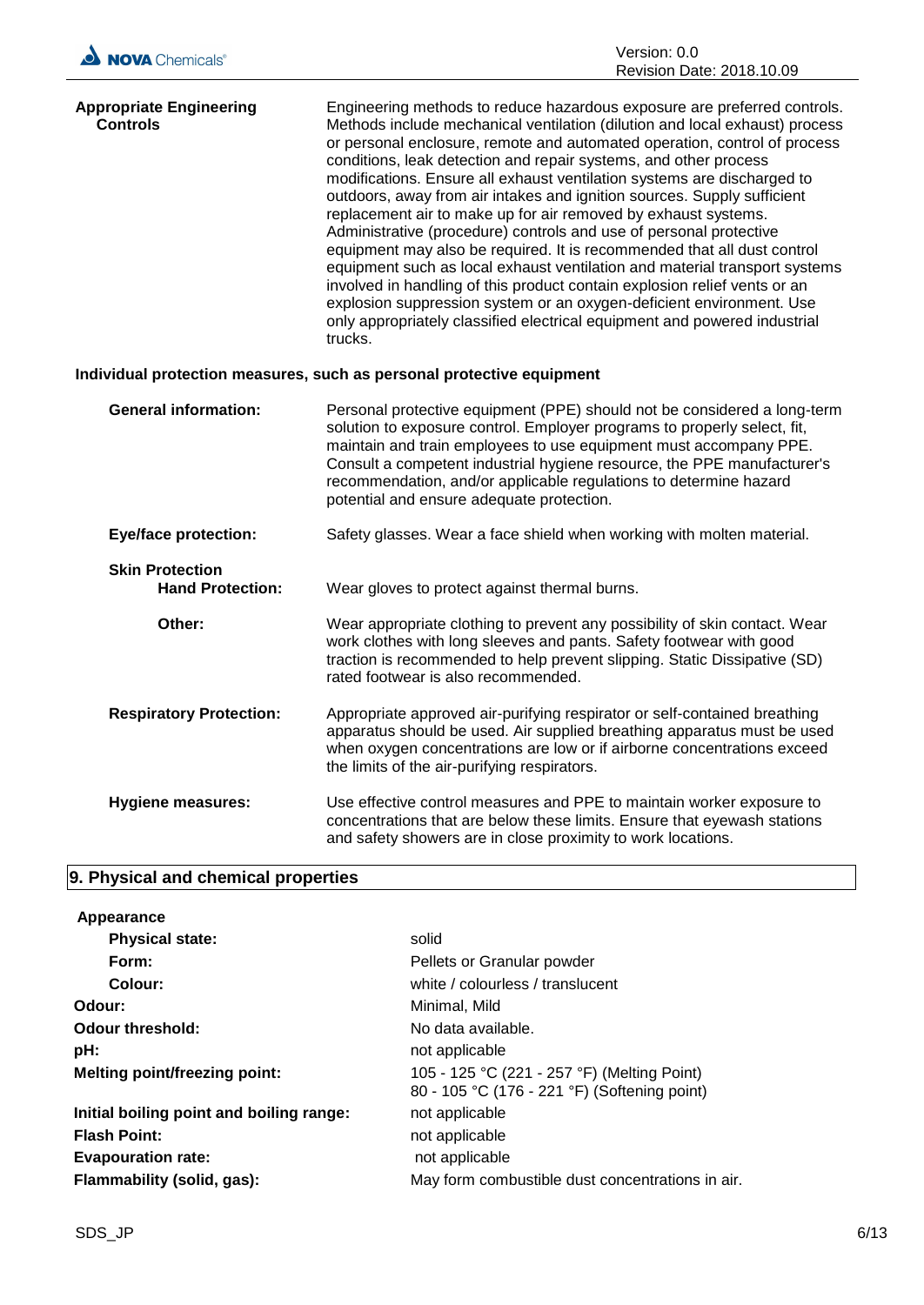# **Upper/lower limit on flammability or explosive limits**

| Flammability limit - upper (%):          | not applicable              |
|------------------------------------------|-----------------------------|
| Flammability limit - lower (%):          | not applicable              |
| Vapour pressure:                         | not applicable              |
| Vapour density:                          | not applicable              |
| Density:                                 | 910 - 940 kg/m3             |
| <b>Relative density:</b>                 | $0.910 - 0.940$             |
| Solubility(ies)                          |                             |
| <b>Solubility in water:</b>              | Insoluble in water          |
| <b>Solubility (other):</b>               | No data available.          |
| Partition coefficient (n-octanol/water): | not applicable              |
| <b>Auto-ignition temperature:</b>        | 330 - 410 °C (626 - 770 °F) |
| <b>Decomposition temperature:</b>        | $>$ 300 °C ( $>$ 572 °F)    |
| Viscosity:                               | not applicable              |

# **10. Stability and reactivity**

| <b>Reactivity:</b>                                   | Contact with incompatible materials. Sources of ignition. Exposure to heat.                                                                                                                                                                                                                                                  |
|------------------------------------------------------|------------------------------------------------------------------------------------------------------------------------------------------------------------------------------------------------------------------------------------------------------------------------------------------------------------------------------|
| <b>Chemical Stability:</b>                           | Material is stable under normal conditions.                                                                                                                                                                                                                                                                                  |
| <b>Possibility of Hazardous</b><br><b>Reactions:</b> | Hazardous polymerization not likely to occur.                                                                                                                                                                                                                                                                                |
| <b>Conditions to Avoid:</b>                          | Avoid exposing to heat and contact with strong oxidising substances. Avoid<br>processing material over 300 °C (572 °F).                                                                                                                                                                                                      |
| <b>Incompatible Materials:</b>                       | Strong oxidising agents. Organic solvents, ether, gasoline, lubricating oils,<br>chlorinated hydrocarbons and aromatic hydrocarbons may react with and<br>degrade polyethylene. Powdered material may form explosive dust-air<br>mixtures. Risk of dust-air explosion is increased if flammable vapours are<br>also present. |
| <b>Hazardous Decomposition</b><br><b>Products:</b>   | Upon decomposition, polyethylene may emit various oligomers, waxes and<br>oxygenated hydrocarbons as well as carbon dioxide, carbon monoxide and<br>small amounts of other organic vapours (e.g. aldehydes, acrolein).<br>Inhalation of these decomposition products may be hazardous.                                       |

# **11. Toxicological information**

# **Information on likely routes of exposure**

| Inhalation:          | During processing, thermal fumes and inhalation of fine particles may<br>cause respiratory irritation. The silica, cristobalite is inextricably bound or<br>coated in the resin, which minimizes the likelihood of exposure.                             |
|----------------------|----------------------------------------------------------------------------------------------------------------------------------------------------------------------------------------------------------------------------------------------------------|
| <b>Skin Contact:</b> | During processing, contact with powder or fines may cause mechanical<br>irritation. Molten material will produce thermal burns. The silica, cristobalite<br>is inextricably bound or coated in the resin, which minimizes the likelihood<br>of exposure. |
| Eye contact:         | During processing, contact with powder or fines may cause mechanical<br>irritation. Molten material will produce thermal burns. The silica, cristobalite<br>is inextricably bound or coated in the resin, which minimizes the likelihood<br>of exposure. |
| Ingestion:           | Ingestion of this product is not a likely route of exposure.                                                                                                                                                                                             |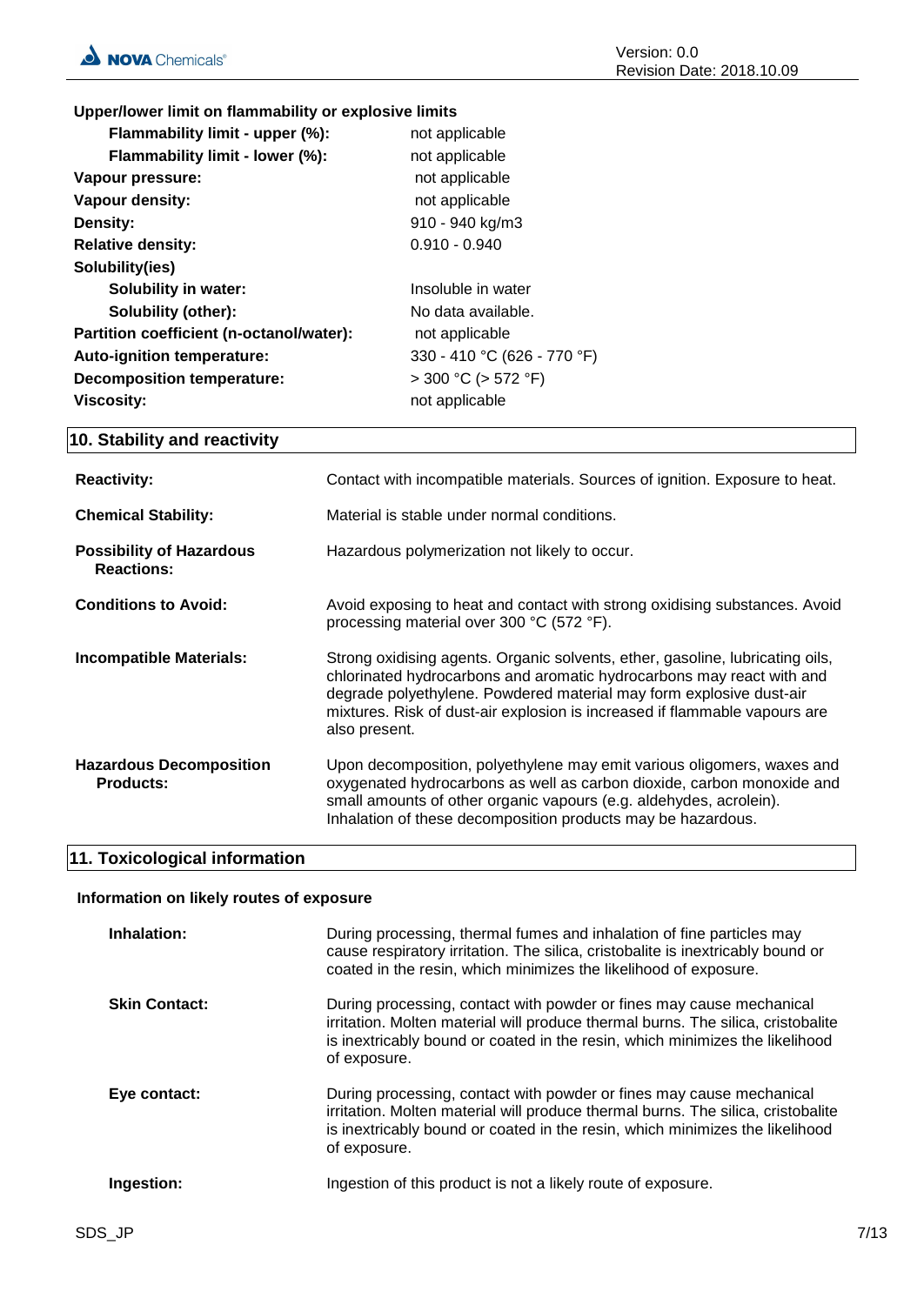# **Symptoms related to the physical, chemical and toxicological characteristics**

| Inhalation:          | Respiratory irritation.                                                                                           |
|----------------------|-------------------------------------------------------------------------------------------------------------------|
| <b>Skin Contact:</b> | Mechanical irritation. Thermal burns. Negligible irritation of the skin based<br>on chemical structure (polymer). |
| Eye contact:         | Mechanical irritation. Thermal burns. May cause mild, short-lasting<br>discomfort to eyes.                        |
| Ingestion:           | No adverse effects due to ingestion are expected.                                                                 |

# **Information on toxicological effects**

# **Acute toxicity (list all possible routes of exposure)**

| Oral<br><b>Product:</b>                                                     | LD50: $> 5,000$ mg/kg (estimated)                                                                                                                               |
|-----------------------------------------------------------------------------|-----------------------------------------------------------------------------------------------------------------------------------------------------------------|
| <b>Dermal</b><br><b>Product:</b>                                            | Not classified for acute toxicity based on available data.                                                                                                      |
| <b>Inhalation</b><br><b>Product:</b>                                        | Not classified for acute toxicity based on available data.                                                                                                      |
| <b>Repeated dose toxicity</b><br><b>Product:</b>                            | No data available.                                                                                                                                              |
| <b>Skin Corrosion/Irritation</b><br><b>Product:</b>                         | No data available.                                                                                                                                              |
| Specified substance(s):<br>Silica, cristobalite                             | Irritating. May cause abrasion to skin. The silica, cristobalite is inextricably<br>bound or coated in the resin, which minimizes the likelihood of exposure.   |
| <b>Serious Eye Damage/Eye Irritation</b><br><b>Product:</b>                 | No data available.                                                                                                                                              |
| Specified substance(s):                                                     |                                                                                                                                                                 |
| Silica, cristobalite                                                        | Irritating. May cause abrasion to cornea. The silica, cristobalite is inextricably<br>bound or coated in the resin, which minimizes the likelihood of exposure. |
| <b>Respiratory or Skin Sensitisation</b><br>Product:<br>No data available.  |                                                                                                                                                                 |
| Carcinogenicity<br><b>Product:</b>                                          | Not classified                                                                                                                                                  |
| Japan Society for Occupational Health: Carcinogen:<br>Silica, cristobalite  | Overall evaluation: 1. Carcinogenic to humans.                                                                                                                  |
| Japan. ISHL Designated Carcinogen:<br>No carcinogenic components identified |                                                                                                                                                                 |
|                                                                             | IARC Monographs on the Evaluation of Carcinogenic Risks to Humans:                                                                                              |
| Silica, cristobalite                                                        | Overall evaluation: 1. Carcinogenic to humans.                                                                                                                  |
| <b>ACGIH Carcinogen List:</b><br>Silica, cristobalite                       | Group A2: Suspected human carcinogen.                                                                                                                           |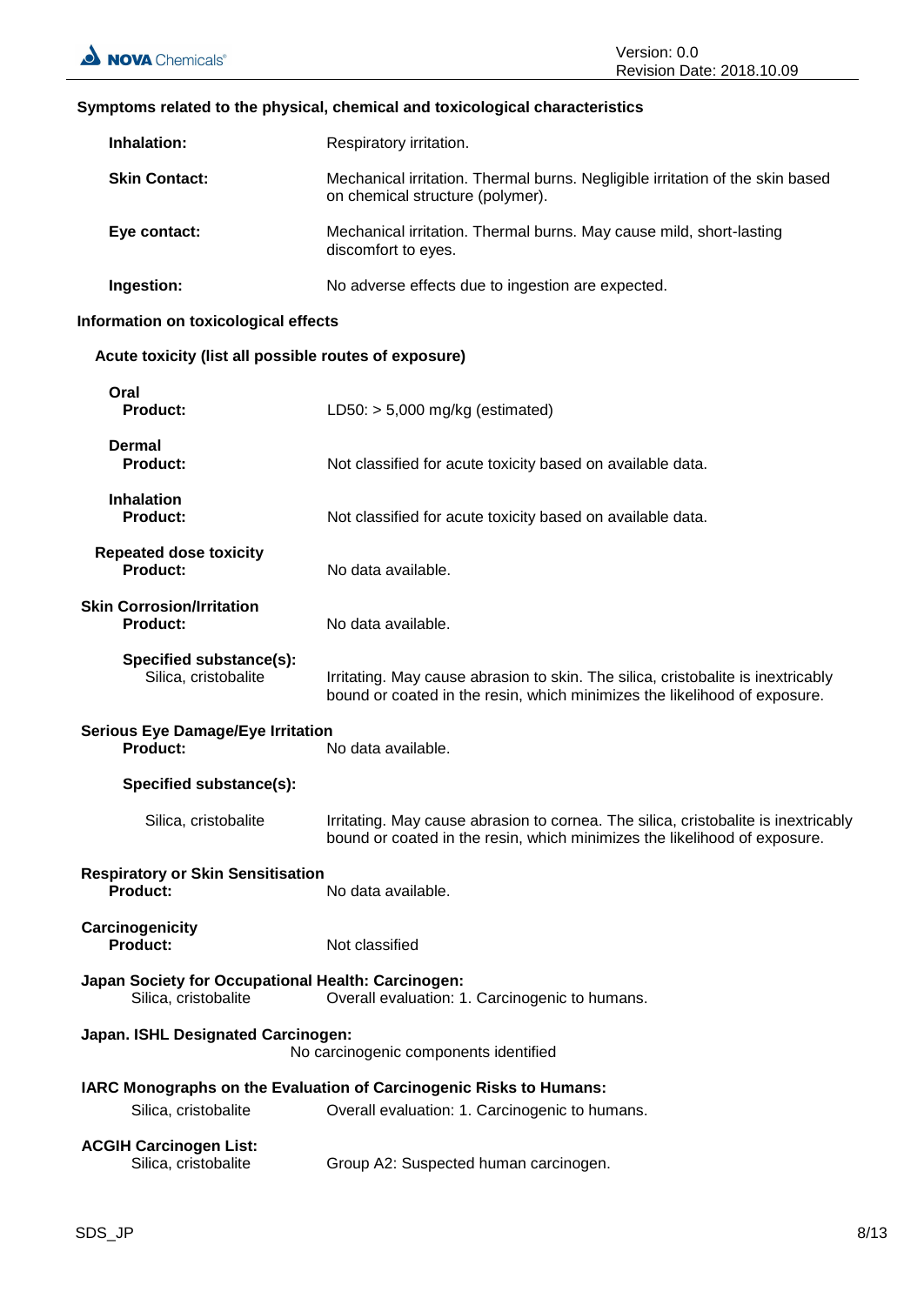# **US. National Toxicology Program (NTP) Report on Carcinogens:** Silica, cristobalite Known To Be Human Carcinogen. **Germ Cell Mutagenicity In vitro** There are no known or reported genetic effects. **In vivo** There are no known or reported genetic effects. **Reproductive toxicity Product:** There are no known or reported reproductive effects. **Specific Target Organ Toxicity - Single Exposure Product:** No data available.

| KUPI UUUULIVU LUAIUILV<br><b>Product:</b>                                  | There are no known or reported reproductive effects.                                                                                                                                                                                                                                                                                                                                  |
|----------------------------------------------------------------------------|---------------------------------------------------------------------------------------------------------------------------------------------------------------------------------------------------------------------------------------------------------------------------------------------------------------------------------------------------------------------------------------|
| <b>Specific Target Organ Toxicity - Single Exposure</b><br><b>Product:</b> | No data available.                                                                                                                                                                                                                                                                                                                                                                    |
| <b>Specific Target Organ Toxicity - Repeated Exposure</b><br>Product:      | No data available.                                                                                                                                                                                                                                                                                                                                                                    |
| Specified substance(s):<br>Silica, cristobalite                            | Lungs, Respiratory system - The silica, cristobalite is inextricably bound or<br>coated in the resin, which minimizes the likelihood of exposure.                                                                                                                                                                                                                                     |
| <b>Aspiration Hazard</b><br>Product:                                       | Not classified.                                                                                                                                                                                                                                                                                                                                                                       |
| Other effects:                                                             | No data available.                                                                                                                                                                                                                                                                                                                                                                    |
| 12. Ecological information                                                 |                                                                                                                                                                                                                                                                                                                                                                                       |
| <b>General information:</b>                                                | NOVAPOL <sup>®</sup> resins are expected to be inert in the environment. They float<br>on water and are not biodegradable. They are not expected to<br>bioconcentrate (accumulate in the food chain) due to their high molecular<br>weight. NOVAPOL® pellets are not expected to be toxic if ingested but may<br>represent a choking hazard if ingested by waterfowl or aquatic life. |
| <b>Ecotoxicity:</b>                                                        |                                                                                                                                                                                                                                                                                                                                                                                       |
| Acute hazards to the aquatic environment                                   |                                                                                                                                                                                                                                                                                                                                                                                       |
| <b>Fish</b><br><b>Product:</b>                                             | LC 50 (96 h): $> 100$ mg/l                                                                                                                                                                                                                                                                                                                                                            |
| <b>Aquatic Invertebrates</b><br>Product:                                   | EC 50 (Daphnia magna, 48 h): > 100 mg/l                                                                                                                                                                                                                                                                                                                                               |
| <b>Toxicity to aquatic plants</b><br><b>Product:</b>                       | EC 50 (72 h): $> 100$ mg/l                                                                                                                                                                                                                                                                                                                                                            |
| Chronic hazards to the aquatic environment                                 |                                                                                                                                                                                                                                                                                                                                                                                       |
| <b>Fish</b><br><b>Product:</b>                                             | NOEC: > 100 mg/l                                                                                                                                                                                                                                                                                                                                                                      |
| <b>Aquatic Invertebrates</b><br><b>Product:</b>                            | $NOEC:$ > 100 mg/l                                                                                                                                                                                                                                                                                                                                                                    |
| <b>Toxicity to aquatic plants</b><br>Product:                              | $NOEC : > 100$ mg/l                                                                                                                                                                                                                                                                                                                                                                   |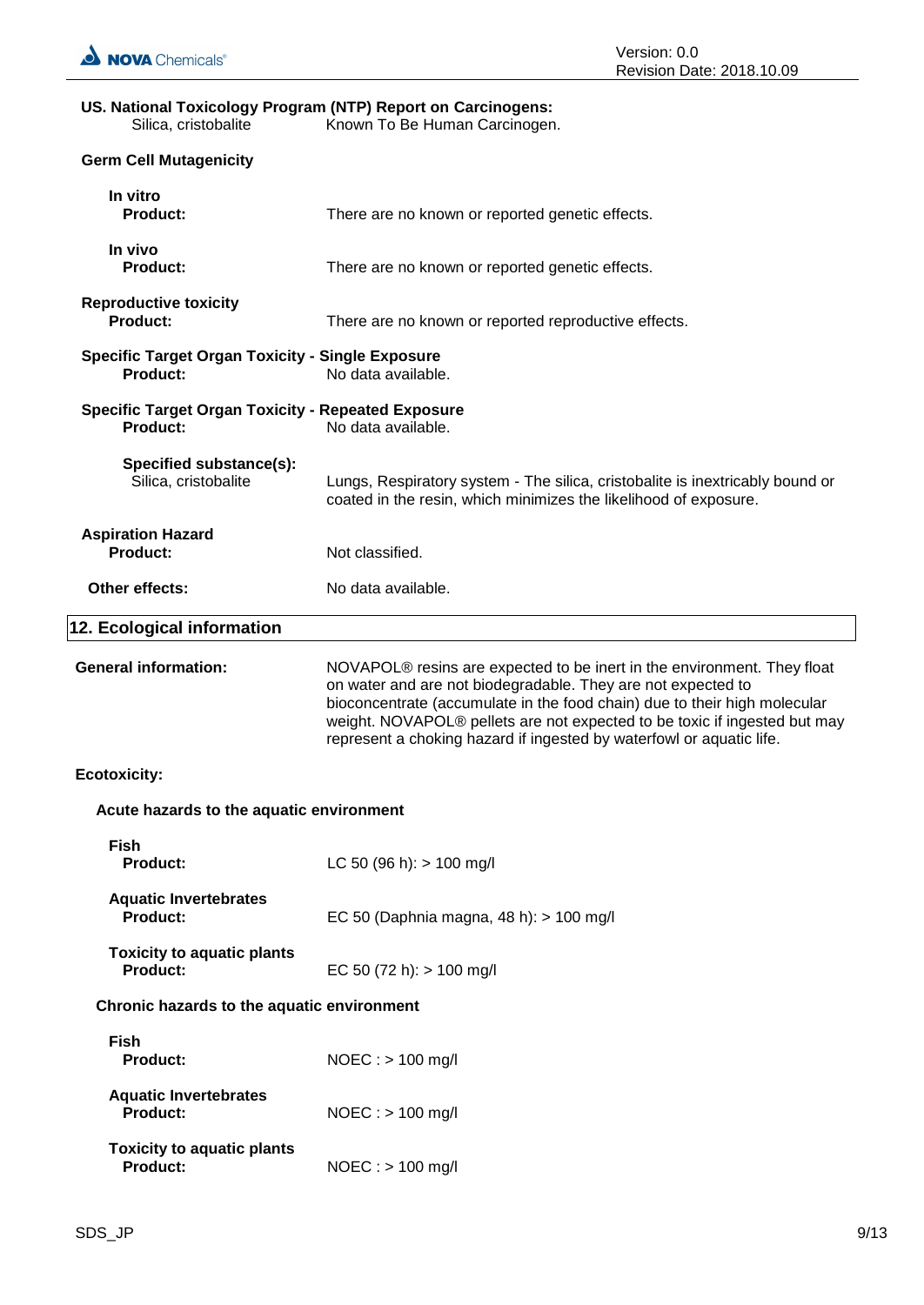# **Persistence and Degradability Biodegradation** Not readily degradable. Under optimal oxidation conditions, >99% of polyethylene will remain intact after exposure to microbial actions. Product will slowly change (embrittle) in the presence of sunlight, but will not fully breakdown. Product buried in landfill has been found to be stable over time. No toxic degradation products are known to be produced. **BOD/COD Ratio Product:** No data available. **Bioaccumulative Potential Bioconcentration Factor (BCF) Product:** Pellets may accumulate in the digestive systems of birds and aquatic life. causing injury and possible death due to starvation. **Partition Coefficient n-octanol / water (log Kow) Product:** Log Kow: not applicable **Mobility Mobility in Soil:** Biologically persistent. This product has not been found to migrate through soils. **Other Adverse Effects:** Pellets are persistent in aquatic and terrestrial systems. **13. Disposal considerations Disposal methods:** Dispose of contents/container to an appropriate treatment and disposal facility in accordance with applicable laws and regulations, and product characteristics at time of disposal. Preferred disposal methods for polyethylene in order of preference are: 1) clean and reuse if possible, 2) recover and resell through plastic recyclers or resin brokers, 3) incinerate with waste heat recovery and 4) landfill. DO NOT ATTEMPT TO DISPOSE OF BY UNCONTROLLED INCINERATION. Open burning of plastics at landfills should not be undertaken. **Contaminated Packaging:** Check regional, national and local environmental regulations prior to disposal.

# **14. Transport information**

# **International regulations**

# **IMDG**

Not regulated.

# **IATA**

Not regulated.

# **National Regulations**

**Domestic Standard:** In compliance with domestic law.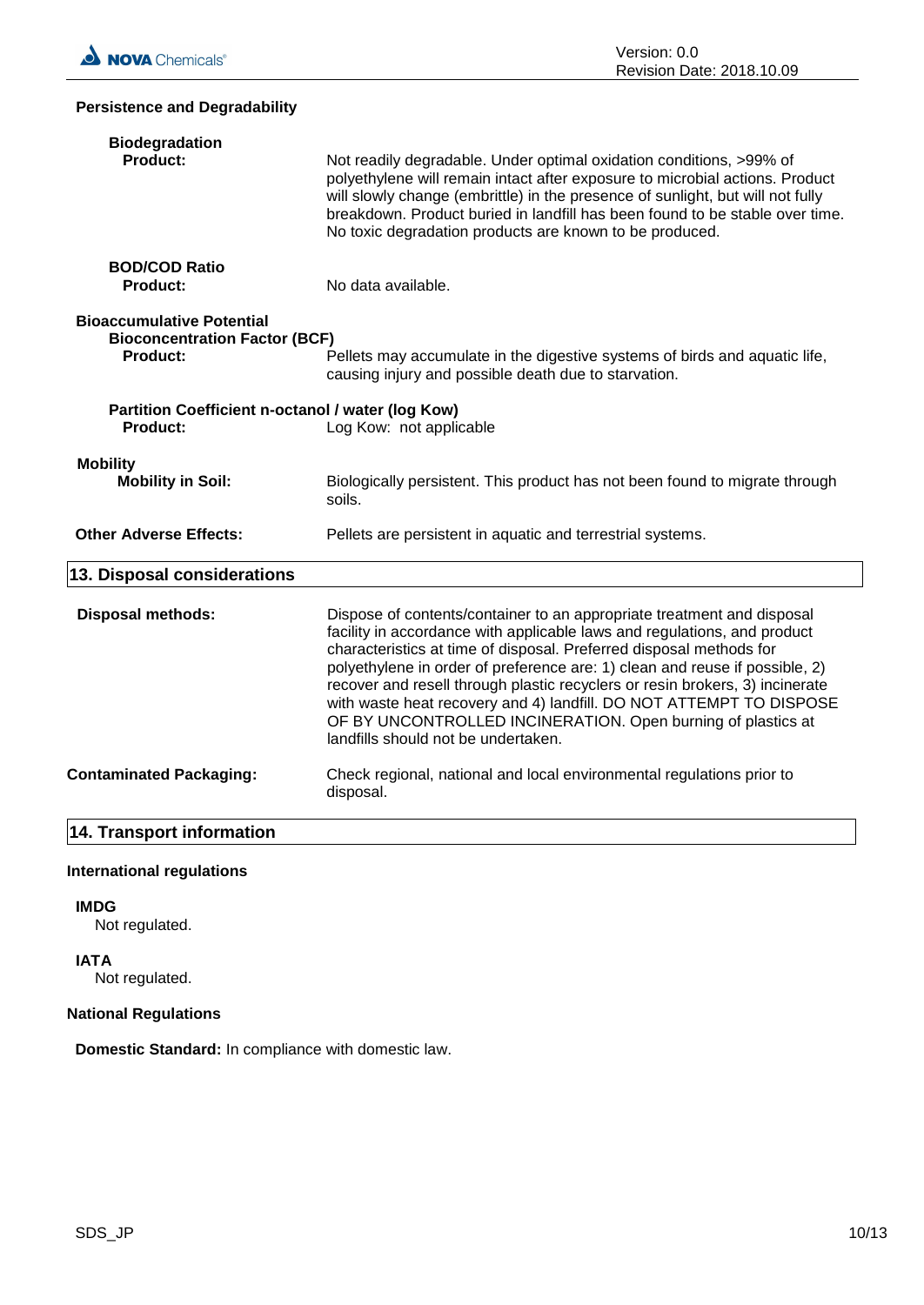

# **15. Regulatory information**

# **Law concerning Pollutant Release and Transfer Register**

**PRTR and Promotion of Chemical Management Law, new regulated substances (Cabinet Order No. 356, 2008):**

**Specified Class 1 substance(s):** not applicable **Class 1 Substance(s):** not applicable **Class 2 Substance(s):** not applicable

# **Industrial Safety and Health Act: Article 57-2 Regulated Substance(s):** Silica, cristobalite

# **Poisonous and Deleterious Substances Control Act:**

**Specified poisonous substance(s): Main law:** not applicable **Cabinet order:** not applicable

# **Poisonous substance(s): Main law:** not applicable **Cabinet order:** not applicable

**Deleterious Substance(s): Main law:** not applicable **Cabinet order:** not applicable

# **High Pressure Gas Safety Law**

not applicable

# **Act on the Evaluation of Chemical Substances and Regulation of Their Manufacture, etc.** not applicable

# **Ship Safety Law:**

Not regulated as a Dangerous good.

# **Aviation Law:**

Not regulated as a Dangerous good.

# **Inventory status**

Japan ENCS Inventory List: On or in compliance with the inventory

| Japan ISHL Inventory List: | On or in compliance with the inventory |
|----------------------------|----------------------------------------|
|----------------------------|----------------------------------------|

# **16.Other Information**

| <b>Issue Date:</b>                                 | 2018.10.09                                                                                                                                        |
|----------------------------------------------------|---------------------------------------------------------------------------------------------------------------------------------------------------|
| <b>Revision Information:</b>                       | 2018.10.09: New SDS                                                                                                                               |
| <b>Version #:</b>                                  | 0.0                                                                                                                                               |
| Key literature references and<br>sources for data: | Available on request.                                                                                                                             |
| <b>Training information:</b>                       | Suitable information on safety in handling, storage and processing the<br>product should be given to employees based on the existing information. |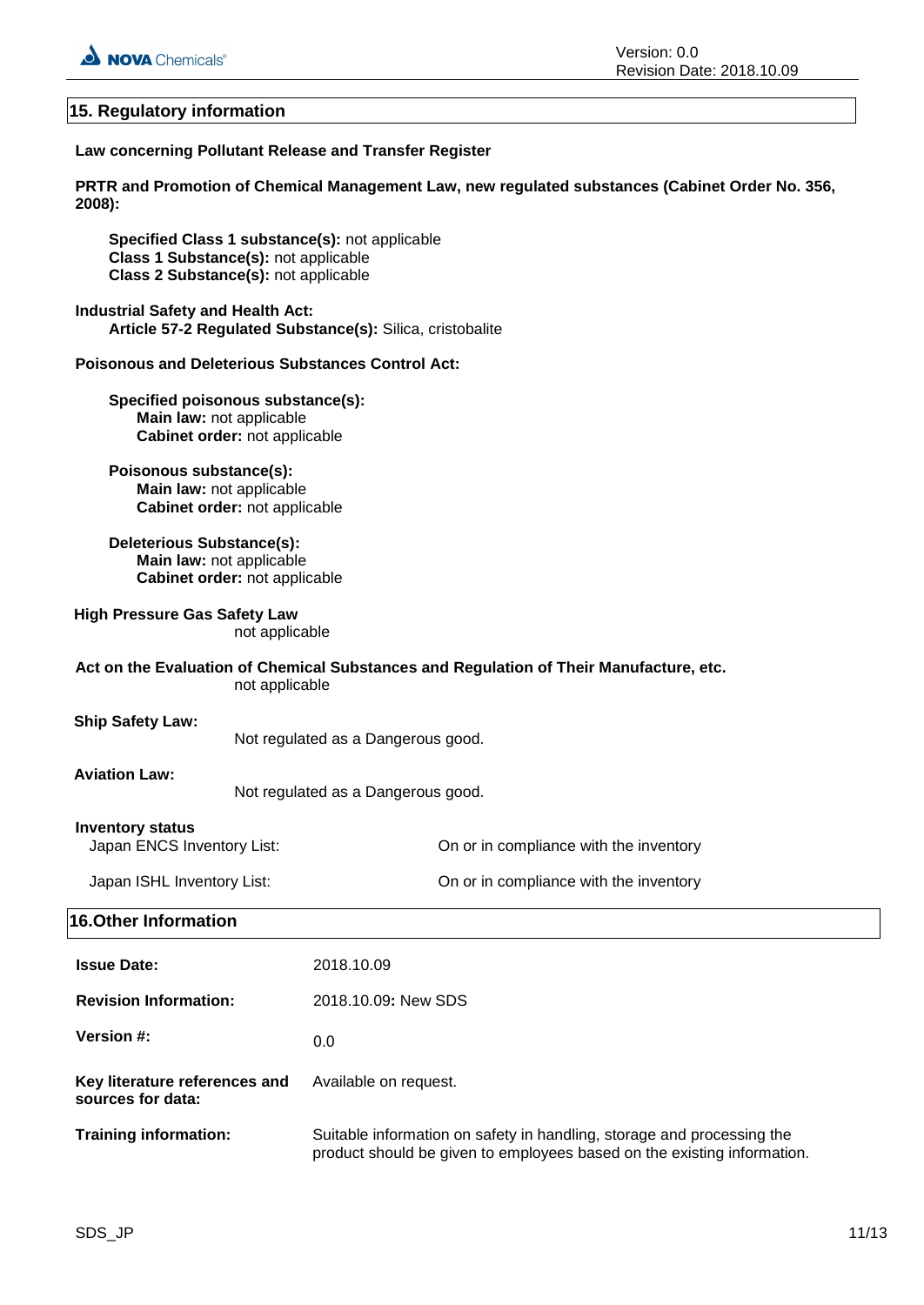| Abbreviations and acronyms: | $ACGH$ = American Conference of Governmental Industrial Hygienists; $BOD$ = Biochemical<br>Oxygen Demand; CAS = Chemical Abstracts Service; EC50 = Effective Concentration 50%;<br>GHS = Globally Harmonized System for the Classification and Labelling of Chemicals; IARC =<br>International Agency for Research on Cancer; IATA = International Air Transport Association;<br>IMDG = International Maritime Dangerous Goods; Kow = Octanol/water partition coefficient;<br>$LC50$ = Lethal Concentration 50%; LD50 = Lethal Dose 50%; NCEC = National Chemical<br>Emergency Centre; NFPA = National Fire Protection Association; NIOSH = National Institute for<br>Occupational Safety and Health; NTP = National Toxicology Program; NRCC = National<br>Registration Centre for Chemicals; OEL = Occupational Exposure Limit; OSHA = Occupational<br>Safety and Health Administration; PNOC = Particulates Not Otherwise Classified; PPE =<br>Personal Protective Equipment: SCBA = Self Contained Breathing Apparatus: SDS = Safety<br>Data Sheet; STEL = Short Term Exposure Limit; TLV = Threshold Limit Value; TWA = Time<br><b>Weighted Average</b> |
|-----------------------------|--------------------------------------------------------------------------------------------------------------------------------------------------------------------------------------------------------------------------------------------------------------------------------------------------------------------------------------------------------------------------------------------------------------------------------------------------------------------------------------------------------------------------------------------------------------------------------------------------------------------------------------------------------------------------------------------------------------------------------------------------------------------------------------------------------------------------------------------------------------------------------------------------------------------------------------------------------------------------------------------------------------------------------------------------------------------------------------------------------------------------------------------------------------|
| <b>Further Information:</b> | Exposure to the Hazardous Combustion and Decomposition Products as<br>described in the SDS, Sections 5 and 10, may be linked with various acute<br>and chronic health effects. These effects include irritation of eyes and upper<br>respiratory tract primarily from the aldehydes, breathing difficulties, systemic<br>toxicity such as liver, kidney, and central nervous system effects.                                                                                                                                                                                                                                                                                                                                                                                                                                                                                                                                                                                                                                                                                                                                                                 |
|                             | NOVA Chemicals has monitored worker exposures to emissions during<br>commercial-scale processing of polyethylene. Concentrations of hazardous<br>decomposition products were determined to be well below established<br>exposure limits in the workplace. "Quantitation of Employee Exposure to<br>Emission Products Generated By Commercial-Scale Processing of<br>Polyethylene" is available in the Am. Ind. Hyg. Assoc. J. 56:809-814 (1995)<br>and "Quantification of Emission Compounds Generated During Commercial-<br>Scale Processing of Advanced SCLAIRTECH™ Polyethylene" is available in<br>the Journal of Plastic Film & Sheeting Volume 26 Issue 2, April 2010.                                                                                                                                                                                                                                                                                                                                                                                                                                                                                 |
|                             | For information on ventilation considerations for the control of volatile air<br>contaminants from polyethylene, please request a copy of NOVA Chemicals'<br>publication, "Ventilation Guidelines for Heat-Processing Polyethylene<br>Resins".                                                                                                                                                                                                                                                                                                                                                                                                                                                                                                                                                                                                                                                                                                                                                                                                                                                                                                               |
|                             | For additional information on unloading hopper cars containing plastic resins,<br>refer to NOVA Chemicals' publication, "Hopper Car Unloading Guide".                                                                                                                                                                                                                                                                                                                                                                                                                                                                                                                                                                                                                                                                                                                                                                                                                                                                                                                                                                                                        |
|                             | For information on processing properties, selection of NOVAPOL resin<br>grades, refer to the NOVAPOL Product Data Sheets available on our web<br>site, under Products & Applications: http://www.novachemicals.com.                                                                                                                                                                                                                                                                                                                                                                                                                                                                                                                                                                                                                                                                                                                                                                                                                                                                                                                                          |
|                             | For additional information on preventing pellet loss, refer to published plastic<br>industry publications and resources under 'Operation Clean Sweep'; now<br>downloadable from the web at http://www.opcleansweep.org/.                                                                                                                                                                                                                                                                                                                                                                                                                                                                                                                                                                                                                                                                                                                                                                                                                                                                                                                                     |
|                             | Polyethylene fines and dust particles are listed as a Class I combustible dust<br>by the National Fire Protection Association (see NFPA-68, Table F.1 (e)). For<br>additional information on control of static and minimizing potential dust and<br>fire hazards, refer to NFPA-654, "Standard for the Prevention of Fire and Dust<br>Explosions from the Manufacturing, Processing and Handling of Combustible<br>Particulate Solids, 2013 Edition".                                                                                                                                                                                                                                                                                                                                                                                                                                                                                                                                                                                                                                                                                                        |
|                             | Explosivity testing was done on one NOVAPOL® LLDPE, one LDPE and one<br>HDPE resins with Pmax = 4.8-5.7 bar, Kst = 12-17 (bar m/s) and Minimum<br>Ignition Energy (MIE) = 1000-10,000; dust explosion class = St 1; this data<br>was obtained for polyethylene with a final particle size of 100% <250 um and<br>moisture content between 0 and 0.2%. Similar results are expected for the<br>remaining NOVAPOL® polyethylene resin grades.                                                                                                                                                                                                                                                                                                                                                                                                                                                                                                                                                                                                                                                                                                                  |
|                             | For NOVAPOL resin grade specific information including food contact<br>compliance statements, please contact your sales representative or refer to<br>NOVA Chemicals' polyethylene Product Data Sheets.                                                                                                                                                                                                                                                                                                                                                                                                                                                                                                                                                                                                                                                                                                                                                                                                                                                                                                                                                      |